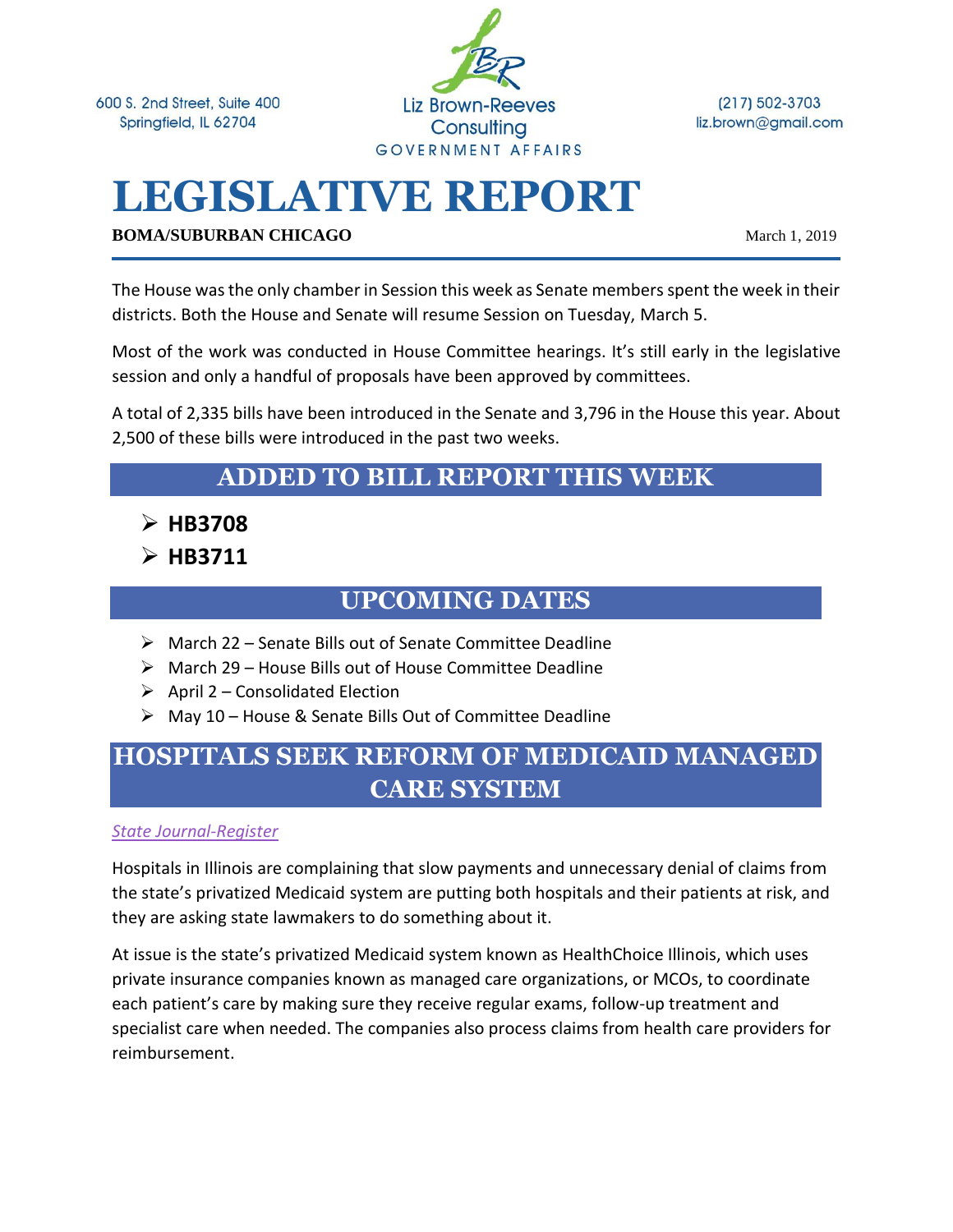The idea behind the system, which was expanded statewide in 2015 and now covers about twothirds of all Medicaid patients in Illinois, was that by hiring private companies to manage and coordinate each patient's care, patients would receive better, more comprehensive care. In addition, the state would ultimately save money  $-$  and the companies would earn their profit  $$ by reducing unnecessary expenses for things like emergency room visits and hospital readmissions.

Instead, the hospital association argues, the new system has produced only bureaucratic delays that make it more difficult for hospitals to get paid, and for patients to access the care they need.

IHHA spokesman Danny Chun said in an interview that the problem is especially hard on small, rural hospitals, known as "critical access" facilities, where Medicaid payments often make up half or more of the hospitals' entire revenue.

Since the change to the managed care model, Chun said, about 26 percent of all hospital claims have been denied after the initial submission. Before managed care, and for the limited group of patients who still have traditional fee-for-service Medicaid coverage, the denial rate is typically around 5 percent.

That difference, Chun said, adds up to hundreds of millions of dollars in revenue for some hospitals. And while there are processes in place that allow hospitals to appeal a denial, that process can drag on for months, and the process is different for each of the six MCOs participating in the program.

Often, he said, claims are denied because of administrative paperwork delays, such as when a new provider is added to an MCO's network, but the MCO is slow to update its own roster, resulting in bills from that provider initially being denied.

Other times, he said, MCOs will withhold payments, but they will take weeks, or even months, to send follow-up questions to clear up the delay.

In response to concerns raised by hospitals and other health care providers in the Illinois Medicaid system, lawmakers have introduced three pairs of bills, with identical versions in both the House and Senate.

One pair of bills, Senate Bill 1697 and House Bill 2715, would require all MCOs to use standardized processes for a number of different functions, such as determining whether a service is medically necessary. It would also put a time limit on how long MCOs have to request additional information, and it would further require them to update their rosters more promptly and to reimburse providers under contract, regardless of whether their roster has been updated. Those bills are sponsored by Sen. Heather Steans, D-Chicago, and Rep. Robyn Gabel, D-Evanston.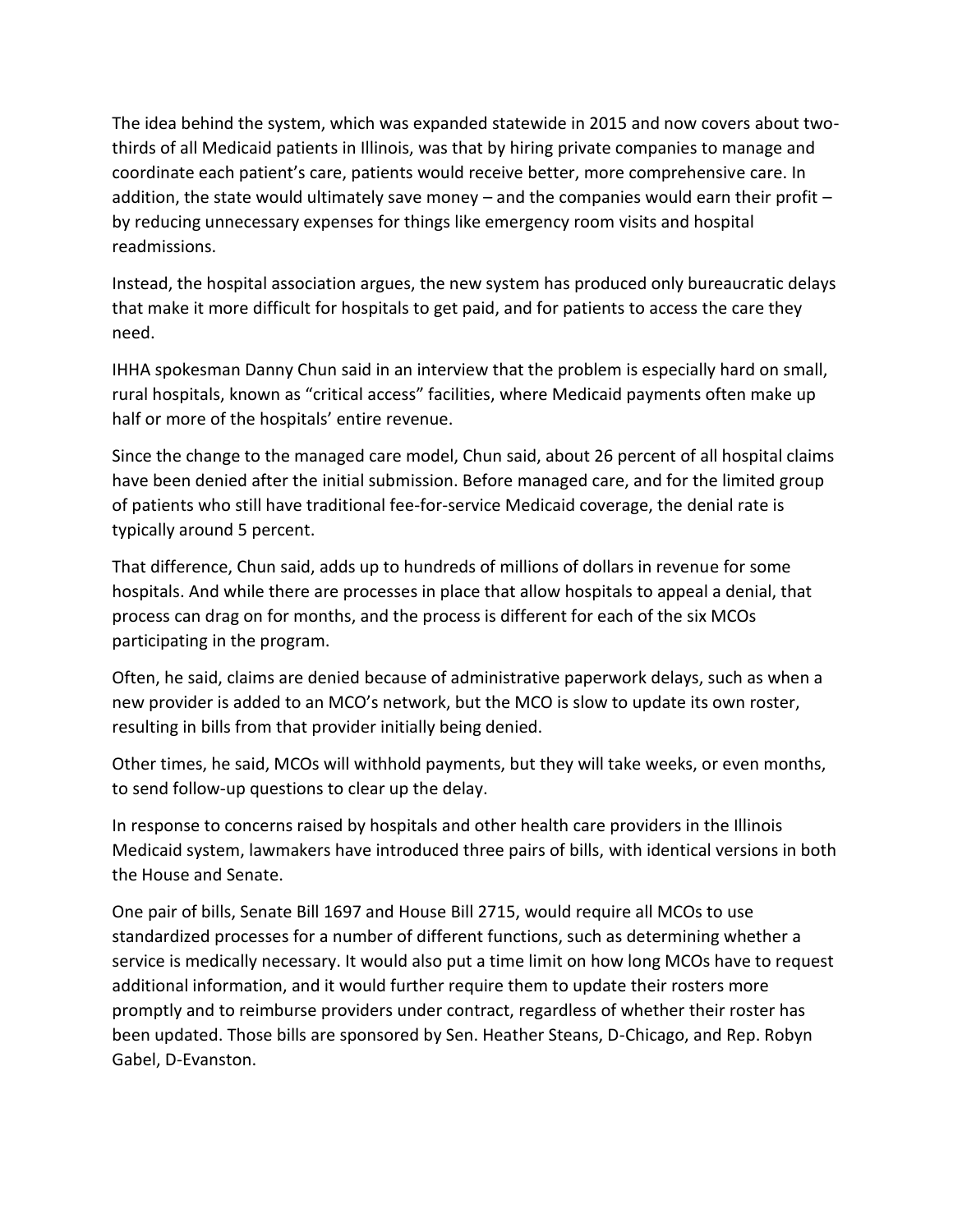Another pair, Senate Bill 1703 and House Bill 2814, would allow providers to appeal claim denials to an independent, third-party reviewer. Those bills are sponsored by Sen. Don Harmon, D-Oak Park, and Rep. Bob Morgan, D-Deerfield.

And a third pair, Senate Bill 1807 and House Bill 2814, would require, among other things, that MCOs reimburse critical access hospitals and safety net clinics on an expedited schedule, similar to the schedule the state uses for non-managed-care patients at those facilities. Those bills are sponsored by Sen. Kimberly Lightford, D-Maywood, and Rep. Camille Lilly, D-Chicago.

None of the bills have been referred to a committee, although Senate President John Cullerton recently established a Special Committee on Oversight of Medicaid Managed Care, which will likely have jurisdiction over the Senate bills.

# **PROGRESSIVE INCOME TAX DISCUSSIONS COULD BEGIN NEXT WEEK**

#### *[Capitol News Connection](https://www.sj-r.com/news/20190225/progressive-income-tax-discussions-could-begin-next-week)*

Just three months removed from the most expensive gubernatorial campaign in the nation's history, divisive political ads could soon begin populating Illinois residents' screens once again, this time relating to a "fair tax"  $-$  or a "jobs tax"  $-$  depending on whose ad is being seen.

At issue is Illinois' income tax structure. The state Constitution allows lawmakers to set only a single, flat income tax rate regardless of income. It currently sits at 4.95 percent.

But Democratic Gov. J.B. Pritzker wants to adopt a "graduated" income tax structure which charges higher rates to higher income earners, an effort staunchly opposed by Republican lawmakers.

This change would require a constitutional amendment, a process in which the governor plays no formal role. Instead, three-fifths of both the Illinois Senate (36 votes) and House (71 votes) would have to approve the placement of the constitutional amendment on the 2020 general election ballot, and voters would have to approve it for ratification.

At this point, however, the constitutional amendment would give the Legislature the ability to change only the income tax structure  $-$  it wouldn't set the actual income tax rate.

No specific rate structure has been proposed, and Pritzker spokeswoman Jordan Abudayyeh did not give a timeline as to when it could be expected.

Despite a lack of details, politicians and interest groups are rushing to define the measure in the minds of the voters who will have the ultimate say as to whether it becomes law.

Some supporters, including Pritzker, Harmon and Democratic House Speaker Michael Madigan of Chicago, are calling the amendment a "fair tax" proposal.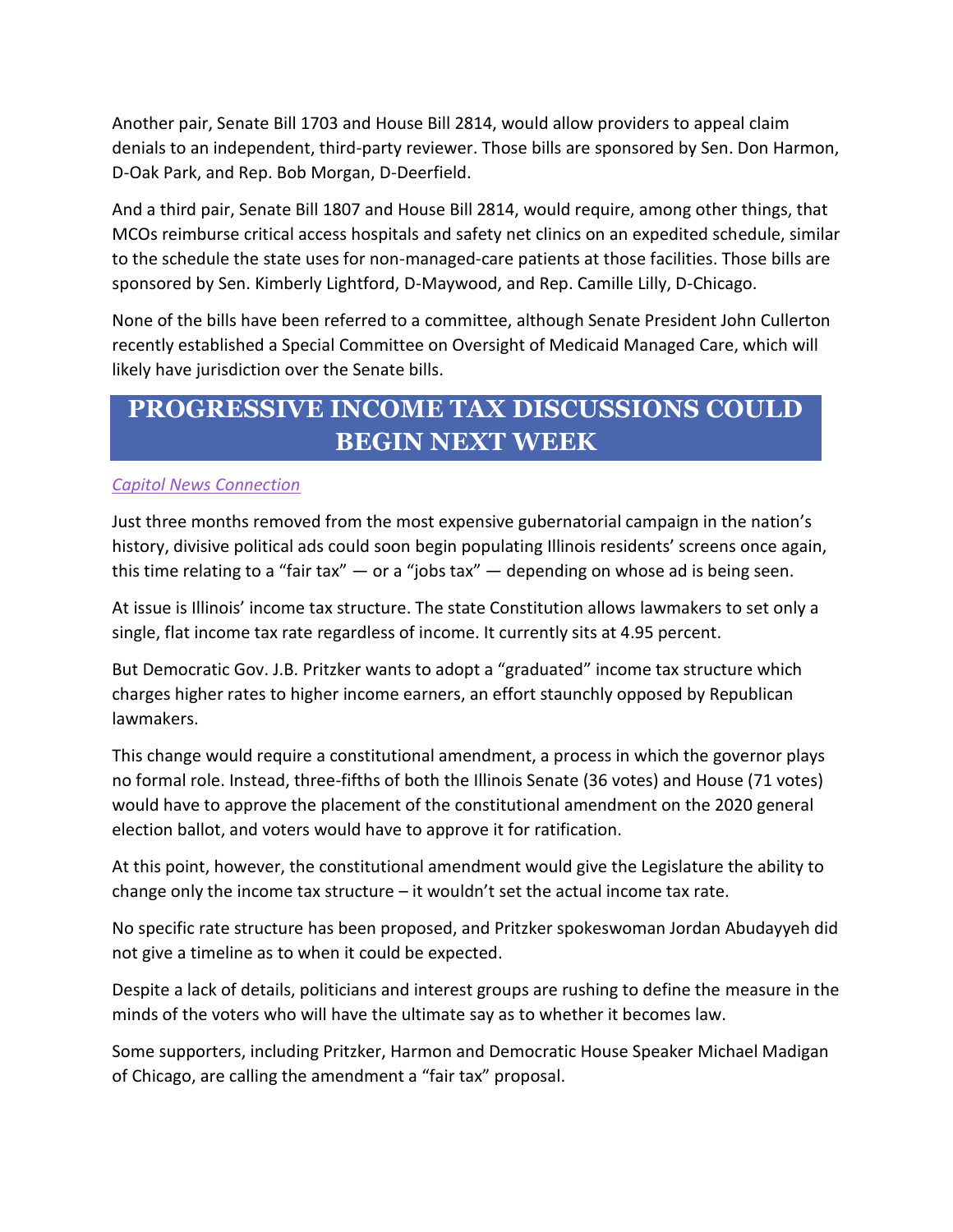Detractors, including a handful of Republicans and one Democrat who have signed onto a nonbinding resolution opposing the amendment, are calling it a "jobs tax."

Two dark money organizations structured to keep their donors private appear to be adopting these terms in their messaging efforts as well.

In a recently launched digital ad, Ideas Illinois – a conservative  $501(c)(4)$  group – has positioned itself as "on a mission" to put Illinois on a "sustainable" path through job creation, spending cuts and economic growth.

Greg Baise, the group's chairman and former CEO of the Illinois Manufacturing Association, editorialized against a graduated tax in a Chicago Tribune op-ed last week.

"Let's call it the 'jobs tax'  $-$  because it will accelerate the push of already-struggling job creators out of Illinois," Baise wrote. "Raise your hand if you think it's a good idea to give Springfield politicians, through a state constitutional amendment, an unfettered ability to raise taxes year after year."

On the other side of the spectrum is Think Big Illinois, a left-leaning  $501(c)(4)$  group which includes Pritzker on its list of donors, according to CEO Quentin Fulks, a former deputy manager of the Pritzker campaign.

Think Big's recently launched digital ad touts a "fair tax" and equates Ideas Illinois' "mission" with former Republican Gov. Bruce Rauner's "stubborn" leadership. Fulks said Think Big will be closely monitoring the fight for a graduated tax.

"I think we're going to do whatever it takes to get the job done and to make sure that we're getting the word out there that the graduated income tax is the best way to solve the problems in Illinois," he said. "At this moment, we don't have plans like a TV ad ready to go, but it is something that is in our arsenal if we need to use it. ... As long as we're able to sustain it, we'll stay up on TV and on digital doing everything we can."

The Illinois Policy Institute, a conservative think tank and 501(c)(3), has also launched social media ads opposing a graduated income tax. Its website calls the proposal "2019′s worst policy idea for Illinois' middle class."

## **LIGHTFOOT, PRECKWINKLE POISED FOR MAYORAL RUNOFF**

#### *[Chicago Sun-Times](https://chicago.suntimes.com/news/mayoral-election-2019-results/)*

Lori Lightfoot and Toni Preckwinkle will face off against each other in the April 2 runoff with the winner becoming the first African-American woman to serve as mayor of Chicago.